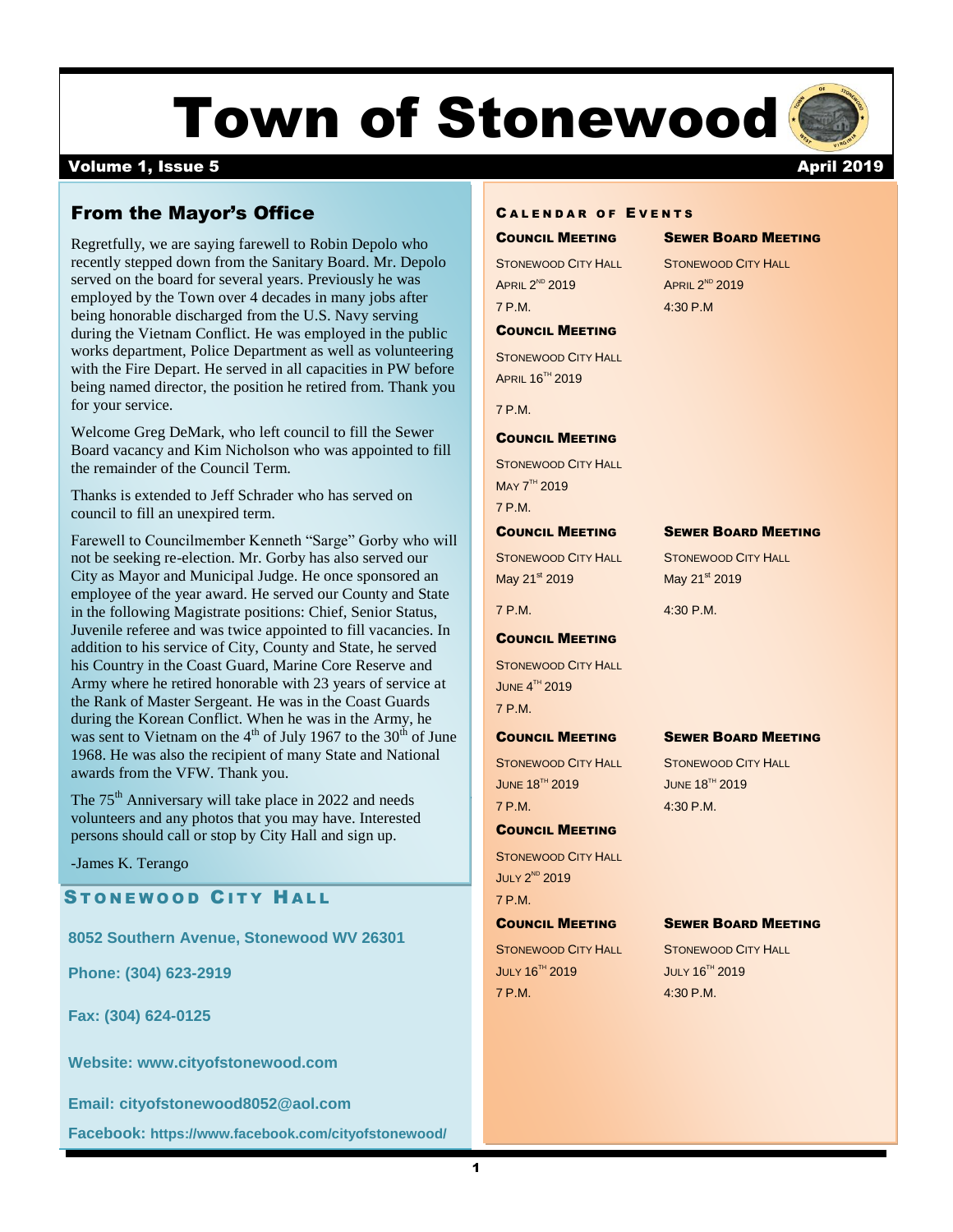# **Feature Department Police Department**



**Chief Mike Secreto (501) has 27 years Law Enforcement experience. A graduate of the 85th basic class, he spent several years with the Shinnston Police Department where he served in many capacities including Chief. Additionally, he serves as the department's firearms instructor. In addition to our training, he assists other agencies with range qualifications. The Chief has been the recipient of numerous investigative, patrol, administrative and crime prevention awards. In 2013 he joined our force and was promoted to Chief in 2017.** 



**Officer Casey Mitchell (502) is a graduate of the 169th basic class. With a 4 year Criminal Justice Degree from Fairmont State University, she comes to us from the WVU Campus Police with 3 years experience. Additionally, Officer Mitchell worked as an Emergency Dispatcher and Corrections Officer with the Department of Corrections. She's been with our force since 2018.** 



**Officer Robert Willis (503) is a graduate of the 114th basic and a U.S. SP Air Force Veteran of the Gulf War. Willis worked with the Clarksburg Police Department as well as the Salem Police Department where he was promoted to Chief. He has been a member of our force since 2013.**



**Officer Matt Fogg (504) successfully completed the 172nd basic. His Law Enforcement career started with the Shinnston Police Department. He joined our force in January. He previously served the Department of Correction as a Corrections Officer.** 

**First of all, in addition to our own police force, I would like to recognize one of our own residents Sergeant Mark Kiddy of the West Virginia State Police. Additionally, Deputy Zach Kesling, who was a long time member of our police force that is now serving our entire county as well as our former Police Chief Robert G. Matheny, who is currently our Harrison County Sheriff. We are proud of all of the men and women that serve this City, County, State and Nation.** 

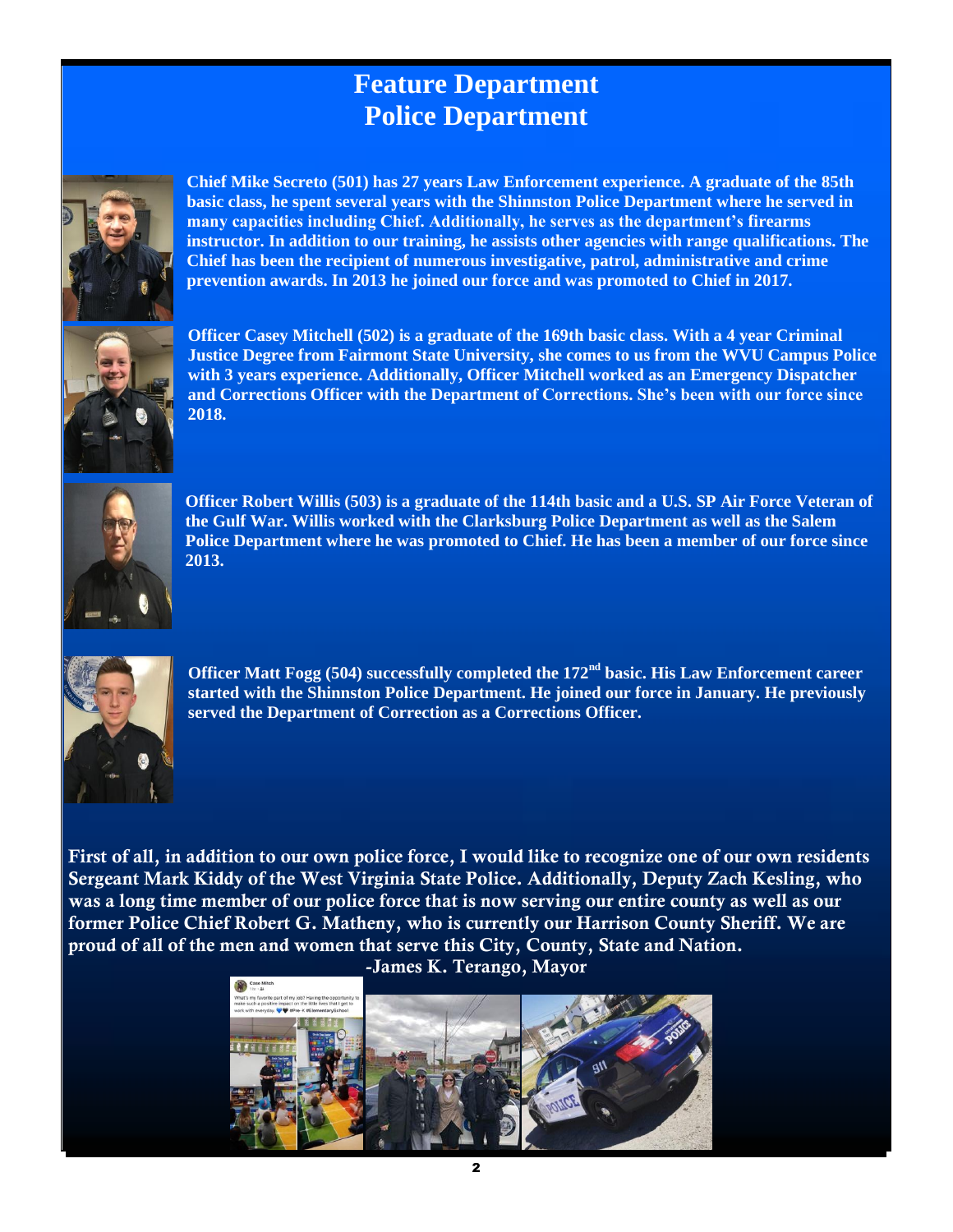# "Life on the Beat" Spring Report

## Stonewood Police Department

#### Chief M. A. Secreto

The spring season hopefully will bring warmer and dryer weather for our beautiful city. As a new season approaches and daylight is longer, the criminal element will always be on the prowl. The Stonewood Police Department will be protecting your property and patrolling the roadways and always has a vigilant watch for criminal activity. Police patrols and coverage will increase.

The Stonewood Police Department was very active during the winter months with several felony and misdemeanor arrests.

Please remember to always secure your storage buildings along with your vehicles, garages and residence when not attended. Be sure the yard work is current. By failing to comply, it attracts undesirables who believe your home is unoccupied. Please check with the Fire Department for parameters on burning rules and regulations. Secure your pets from running lose so roadway accidents don't occur. If you have any questions about dogs or cats please reference the City ordinances Chapter 6 Article II on dogs and Chapter 6 Article III on cats.

Remember, if you see someone or something suspicious, call 911. Have a great spring season, thank you and God Bless!

# **National Police Week**

National Police Week starts Sunday May 12<sup>th</sup>- Saturday May 18<sup>th</sup> 2019. It dates back to a Congressional Resolution in 1962 that was declared by then President John F. Kennedy. Sadly, we must be reminded that public safety is an extremely dangerous field that can result in paying the ultimate price in their chosen profession because our Nation loses 140-160 Law Enforcement Officers in the line of duty each calendar year. During National Police week, we encourage you to get to know and help fill a need for your local police department.

Our public participation can be fulfilled with one of the following ideas:

- Putting a plate of cookies together and delivering it to the Police Station
- Arrange a day to feed the officers on their shifts.
- Provide officers with a gift card to a local restaurant.
- Make a donation to the local Fraternal Order of Police Mountaineer Lodge #78 PO Box 1338, Clarksburg, WV 26301 in the Stonewood Police Department's name.
- Correspond with the Chief about possible needs and help fill that need.

## A message from Public Works

It has been a busy winter and spring is here. Our goal is to keep the grass cut in and around the city and the parks cut. The City would like to have volunteers to help with the parks to keep them clean and safe. Also, as a reminder, we cannot take grass clippings and tree trimmings. Clarksburg has a compost center for them.

Also recycling will pick up every Friday, please put your bins out on Thursday night or Friday morning before 7:00 AM.

The City wide clean up will be June 10-14. The City will be zoned off into sections. There will be a copy of the days at the office. Please stop by and get a copy. If you bring your rubbish to the roll off located at Water Street to drop off, please have your ID as well as a water bill for proof of residency. WE WILL NOT ACCEPT PAINT CANS WITH PAINT IN THEM, OIL, CAR BATTERIES, FREON APPLIANCES OR TIRES.



# Building Inspector

As the spring time approaches, daylight increases, the grass will start growing. The ordinance for height is set at 8 inches. Let's make sure to keep the grass cut and our properties looking nice. Some spring cleaning can be done as we can get outside more with the extended days. Let's make the city look good this year.

We have been pretty successful in getting rid of the illegal and unlicensed vehicles. There are still a few out there and I am working with the owners to make them legal or get them removed. If anyone has a vehicle that has no license plate or one that has expired, please get a legal plate for the vehicle or remove it from the city.

Even though it is a slow process, we are still working to get the dilapidated and unsightly structures in compliance, demolished or improved. A few have plans set in place to continue improvement. We will continue to monitor violations as well as trying to reach out to other owners to make improvements to structures need them.

Building permits are required when conducting work. If you have any questions as to whether you need to get a permit for what you are doing, feel free to call City Hall at (304) 623-2919. Thank you. – Robert Leonard